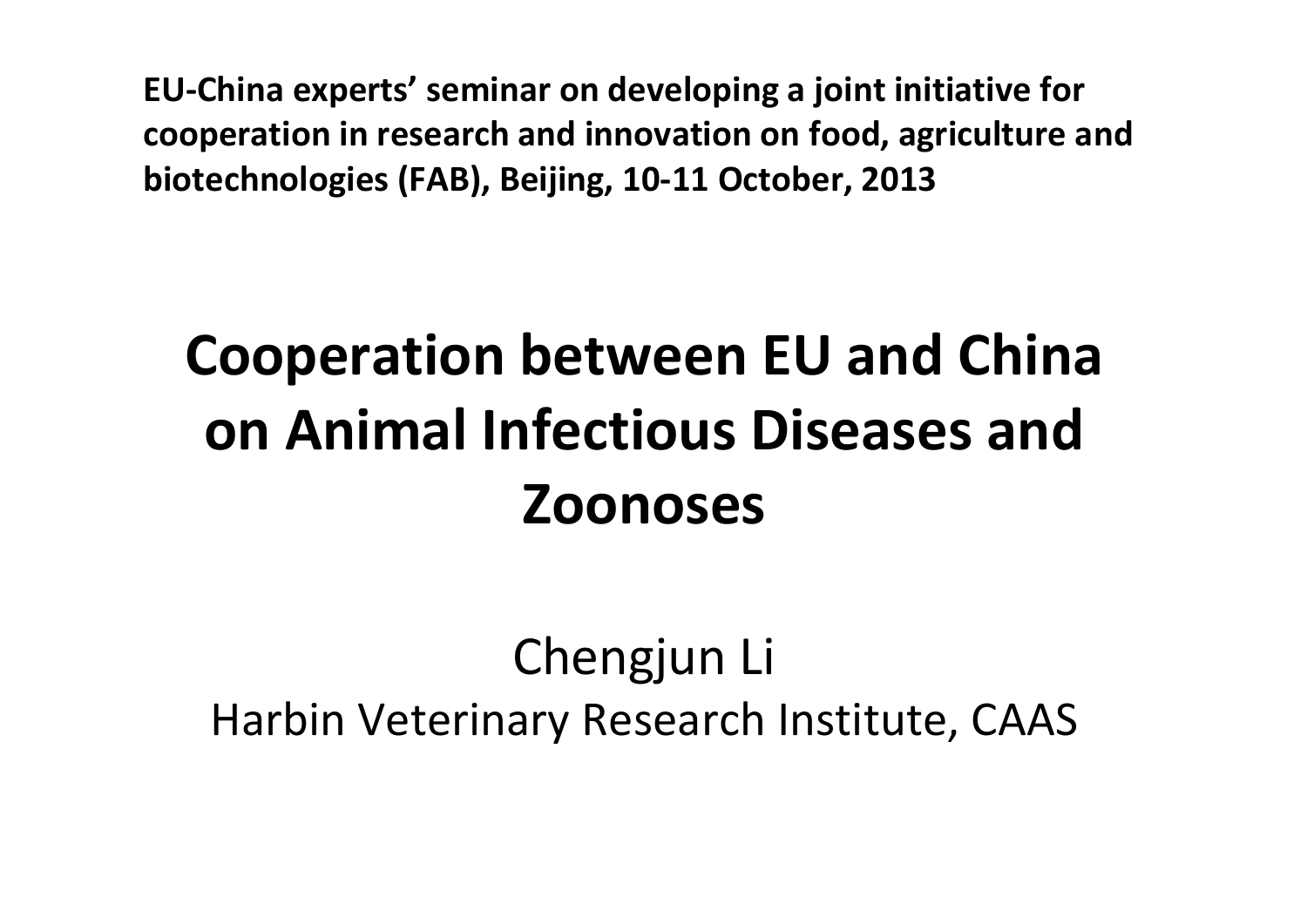### Animal husbandry in China

- 400 million cattle, sheep and goat
- 467 million pigs: ~ 50% of the total in the world
- 5 billion poultry: > 20% of the world population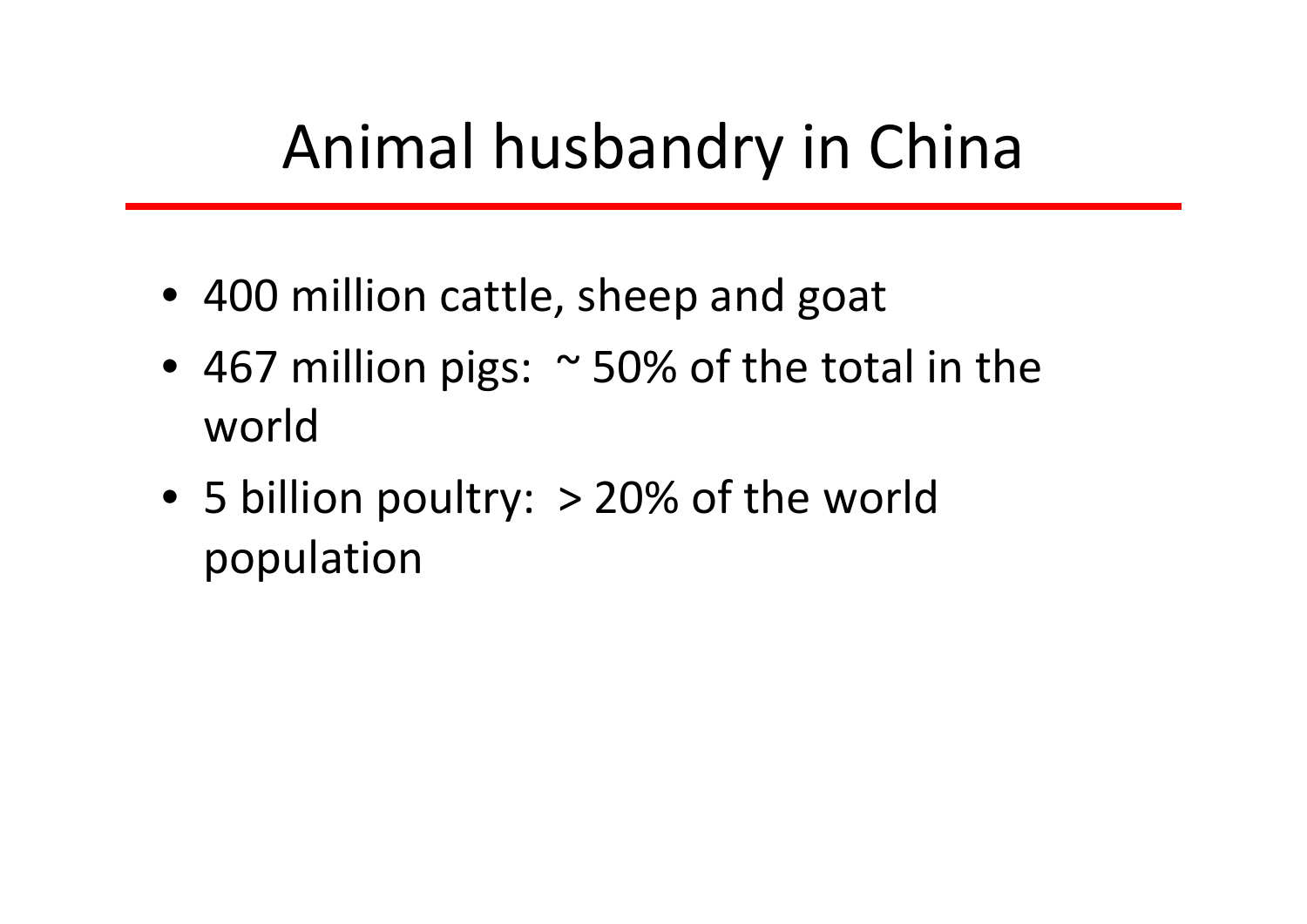- China is now the largest livestock producer and consumer in the world.
- A healthy animal husbandry sector is therefore, crucial for the national and international food security.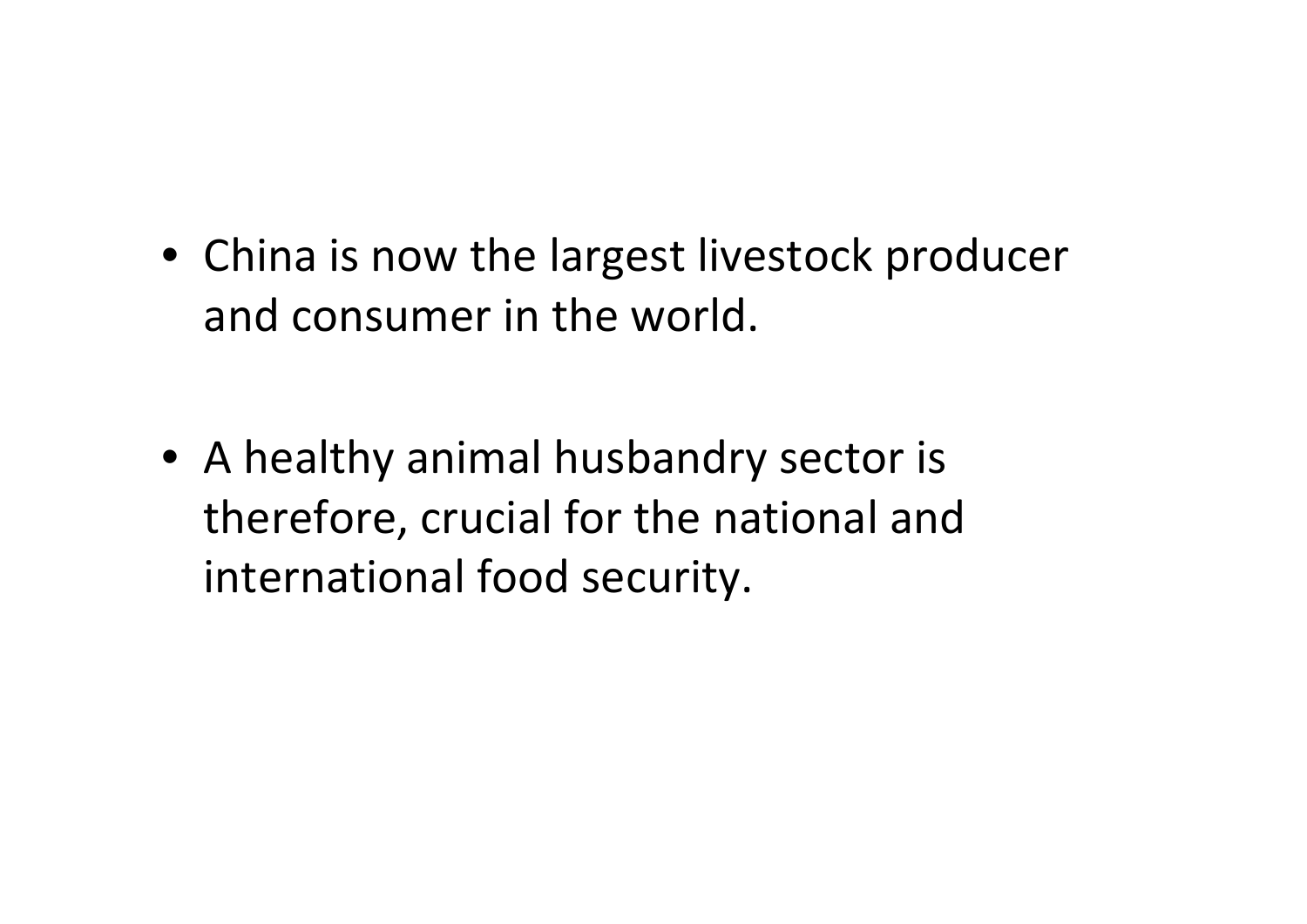- However, the animal husbandry in China is constantly impacted by the animal infectious diseases.
- In addition, the zoonotic nature of some of the animal diseases gives rise to severe threats for the public health (avian influenza, brucellosis, etc).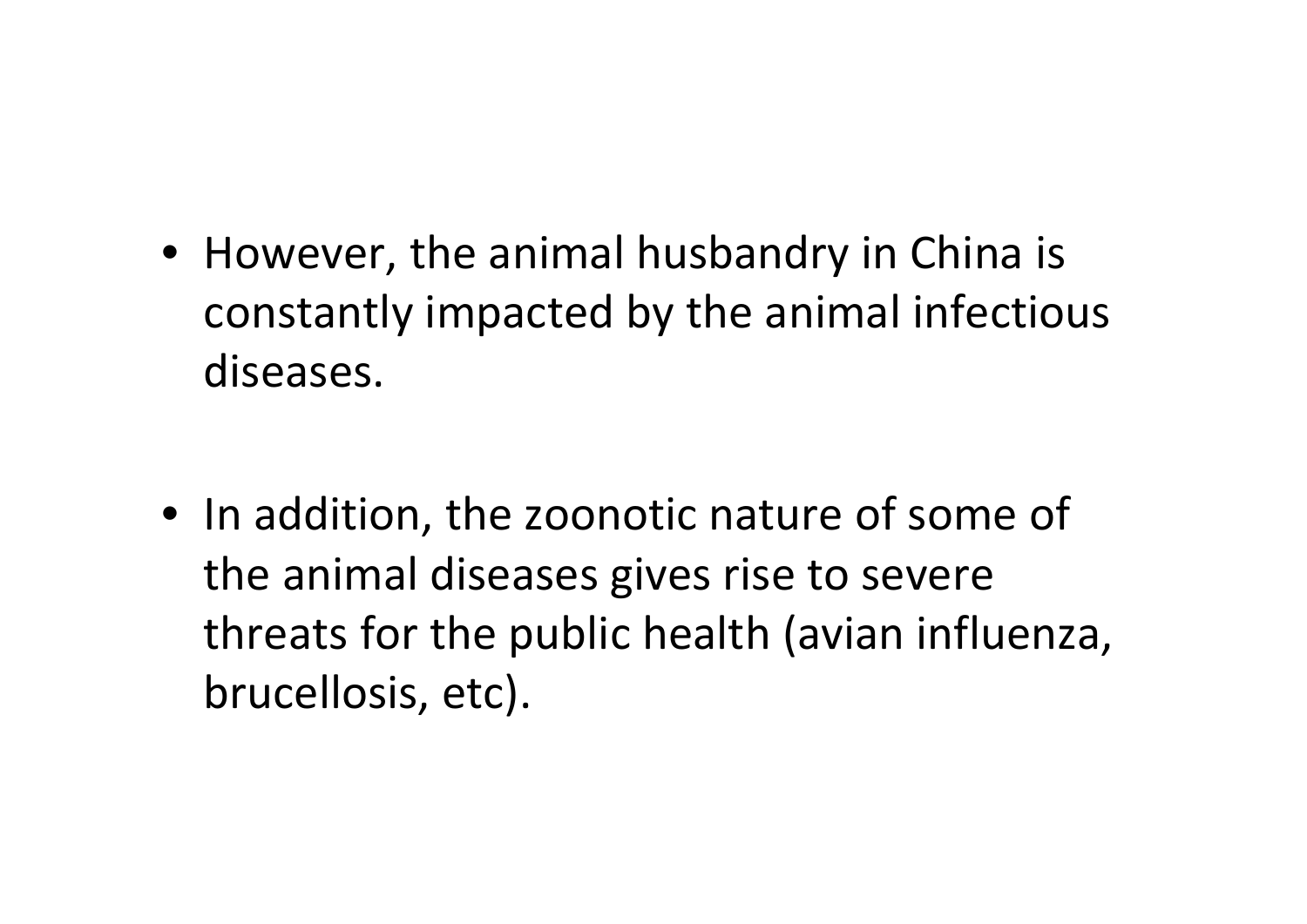#### H5N1 avian influenza



Since 2003, H5N1 AIVs have been detected in poultry and wild birds in 63 countries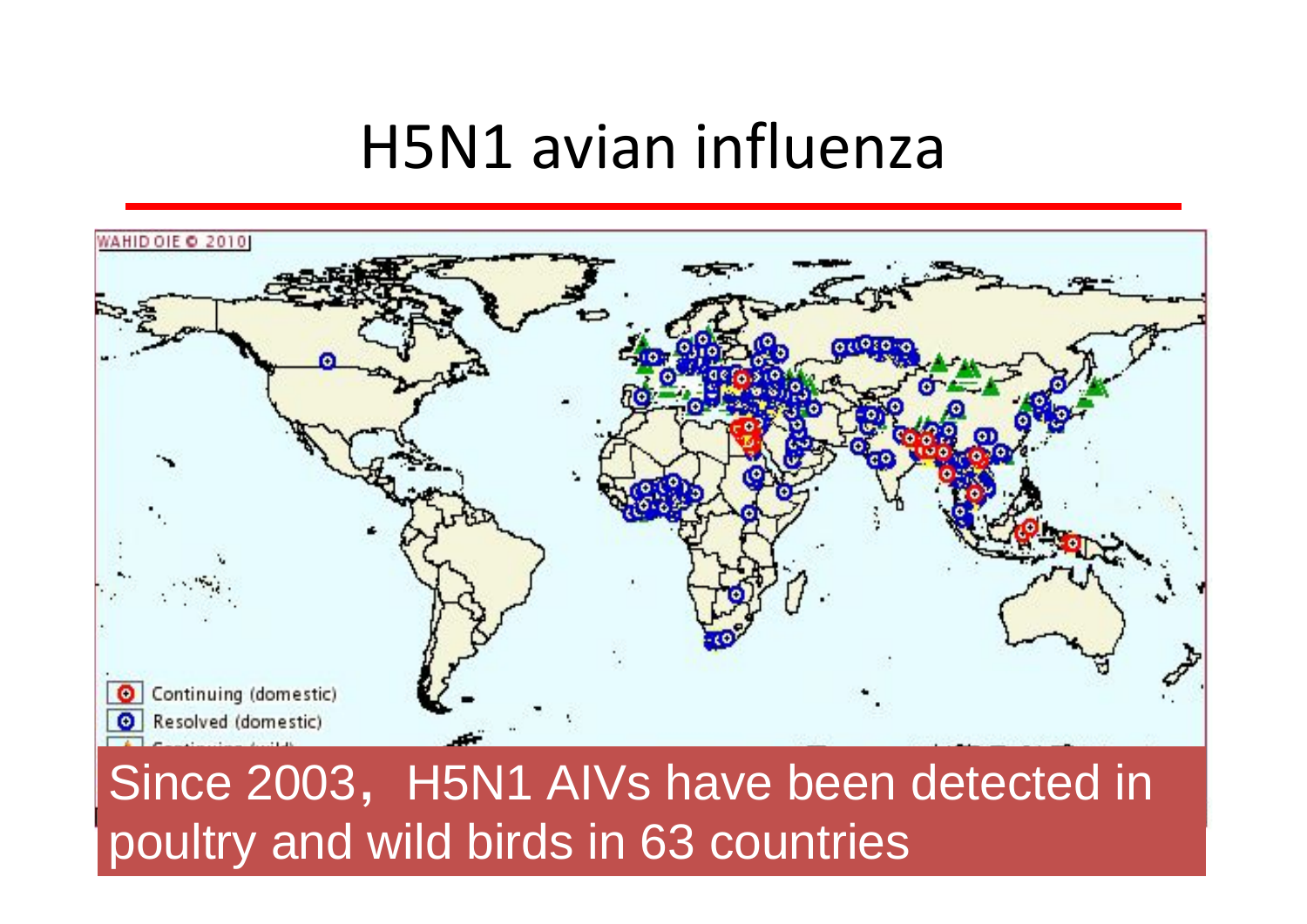### H5N1 avian influenza

- Resulting in the death or culling of over 250 million poultry and wild birds
- Endemic in several developing countries, e.g. Bangladesh, Egypt, India, Indonesia, Vietnam, and China.
- Resulting in 637 cases of human infection of which 378 cases were lethal.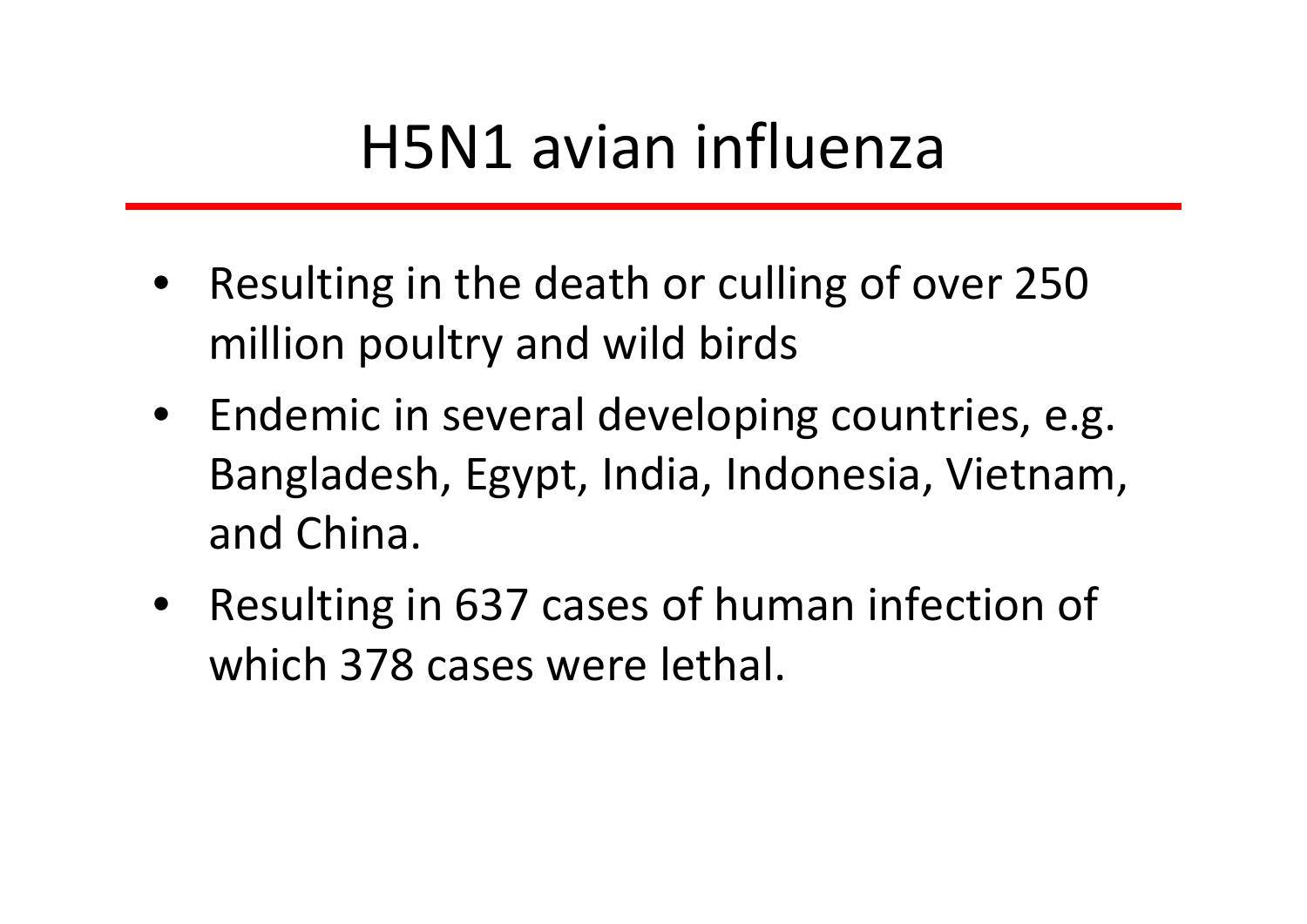### H7N9 avian influenza



135 human cases of H7N9 AIV infection have been reported in 13 provinces and municipalities in China, of which 44 cases were lethal.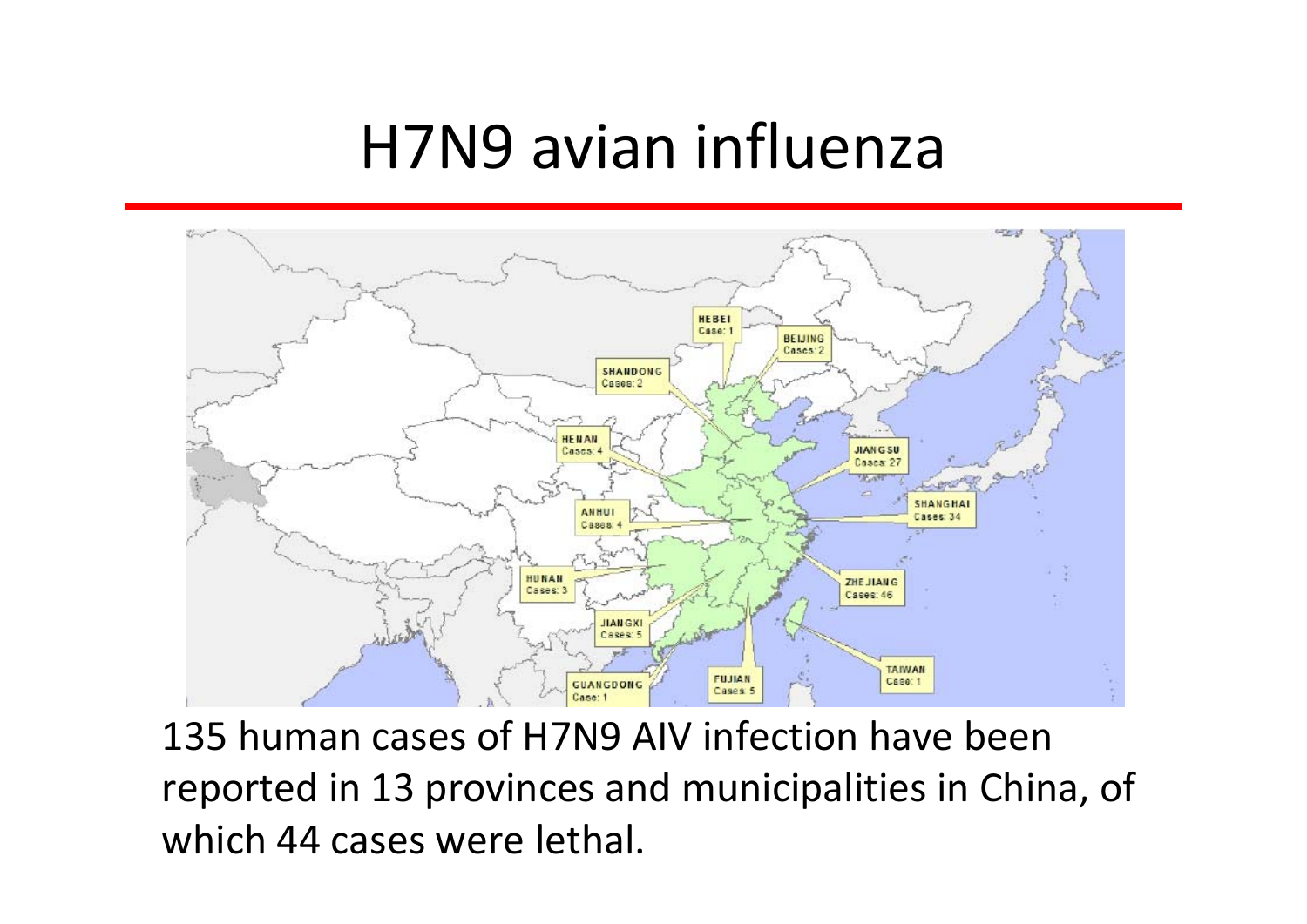- The effective control of animal infectious diseases is crucial for securing the global food security, animal welfare and public health.
- A close cooperation between the EU and China is therefore equally beneficial for both sides.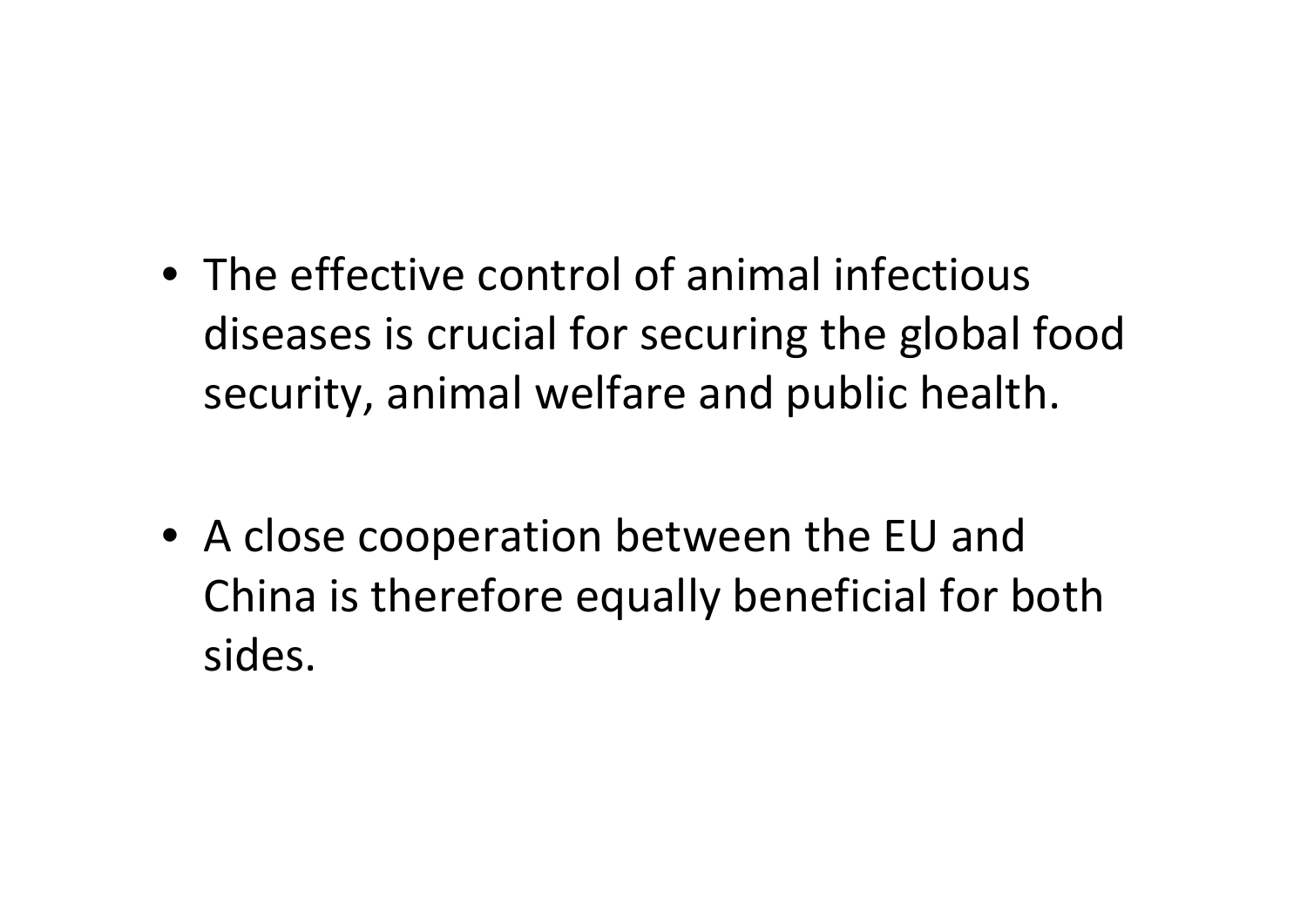### The role of CAAS

- Chinese Academy of Agricultural Sciences (CAAS) is the national agricultural research institution in China.
- CAAS has played an important role in the prevention and control of animal infectious diseases and zoonoses in China.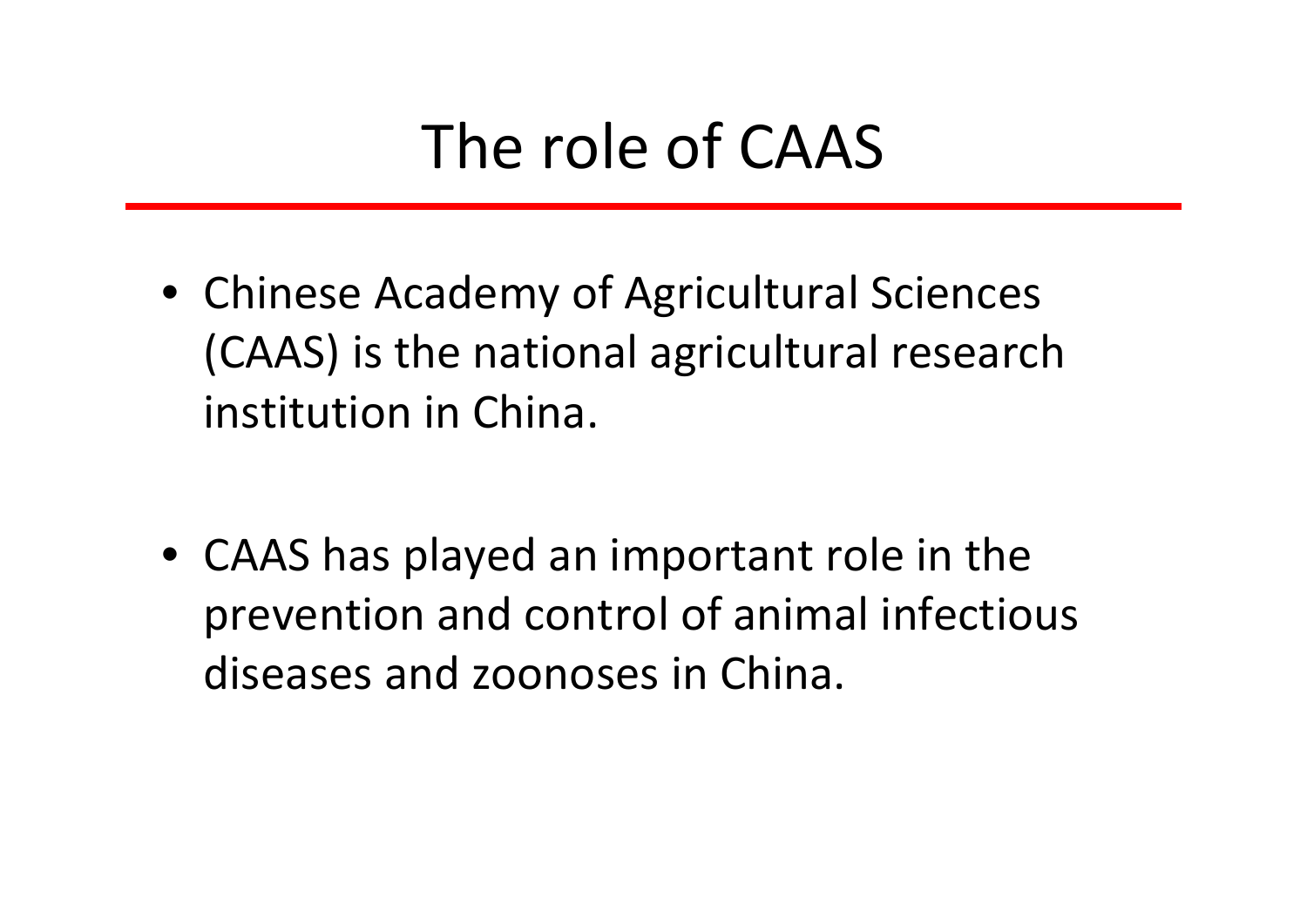#### Institutes on Veterinary Research in CAAS

- 1. HVRI: Harbin Veterinary Research Institute
- 2. LVRI: Lanzhou Veterinary Research Institute
- 3. SHVRI: Shanghai Veterinary Research Institute
- 4. BAHVRI: Beijing Animal Husbandry and Veterinary Research Institute
- 5. LIAHVPS: Lanzhou Institute of Animal Husbandry and Veterinary Pharmaceutical Sciences
- 6. JISWEAPS: Jilin Institute of Special Wild Economic Animals and Plant Sciences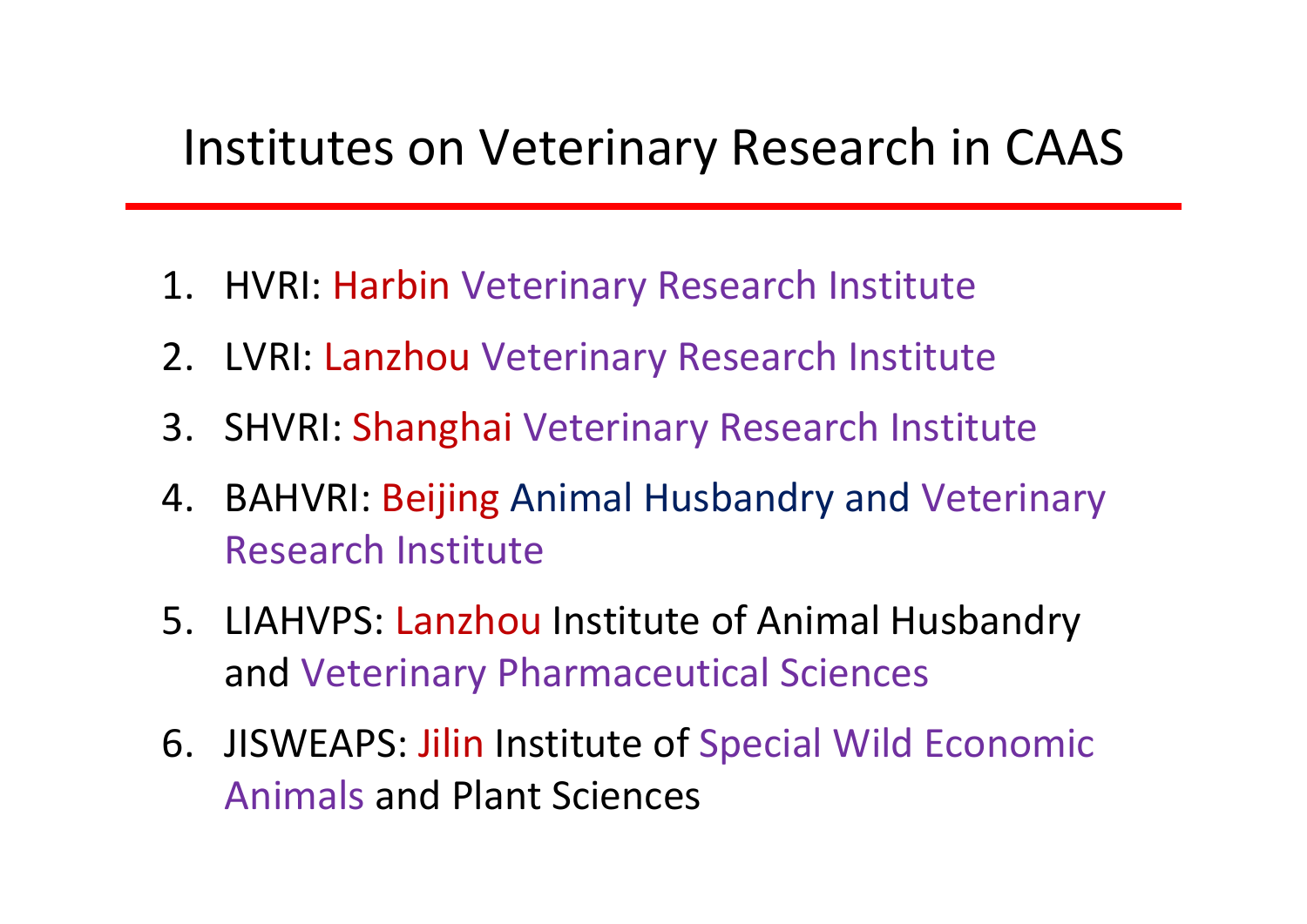#### Veterinary Research Activities in CAAS

- Avian infectious diseases (Avian influenza; IBD; ND; IB; MD; AL; DP; DVH; etc)
- Swine infectious diseases (CSF; PRRS; PrV; TGE; PED; PCV2; Swine influenza; Acanthocephaliasis; etc)
- Large animal infectious diseases (FMD; PPR; EIA; Bluetongue; Equine influenza; Theileria; etc)
- Zoonoses (Rabies; Brucellosis; Tuberculosis; Toxoplasma; Cysticercosis; etc)
- Small animal and pet animal infectious diseases (CD; CPD; RHD; etc)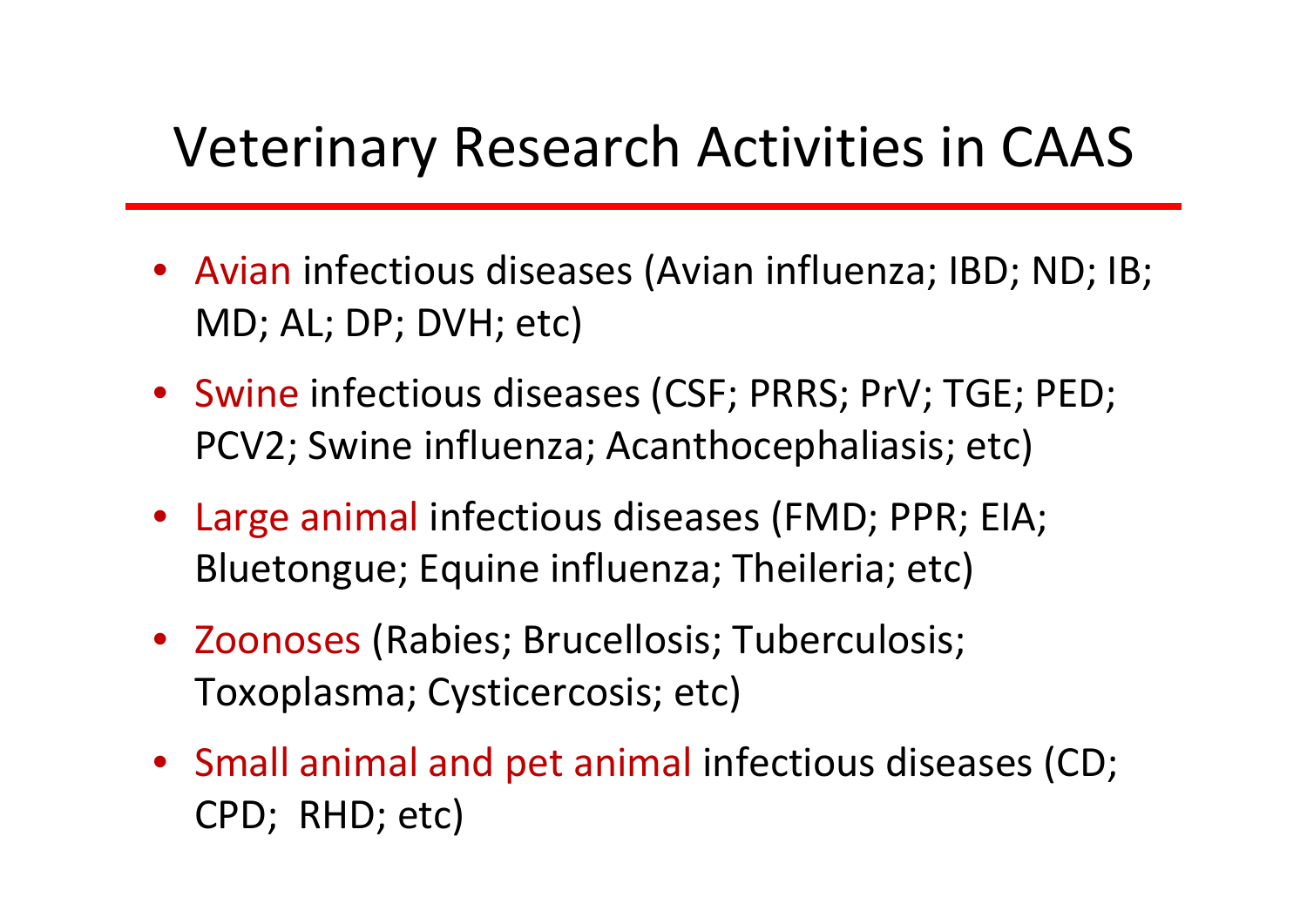Research areas in animal infectious diseases and zoonoses in CAAS

- Epidemiology
- Immunology
- Diagnosis
- Vaccinology
- Basic research (pathogenesis, transmission, host-pathogen interaction, structural biology…)
- Risk analysis
- Animal-derived food safety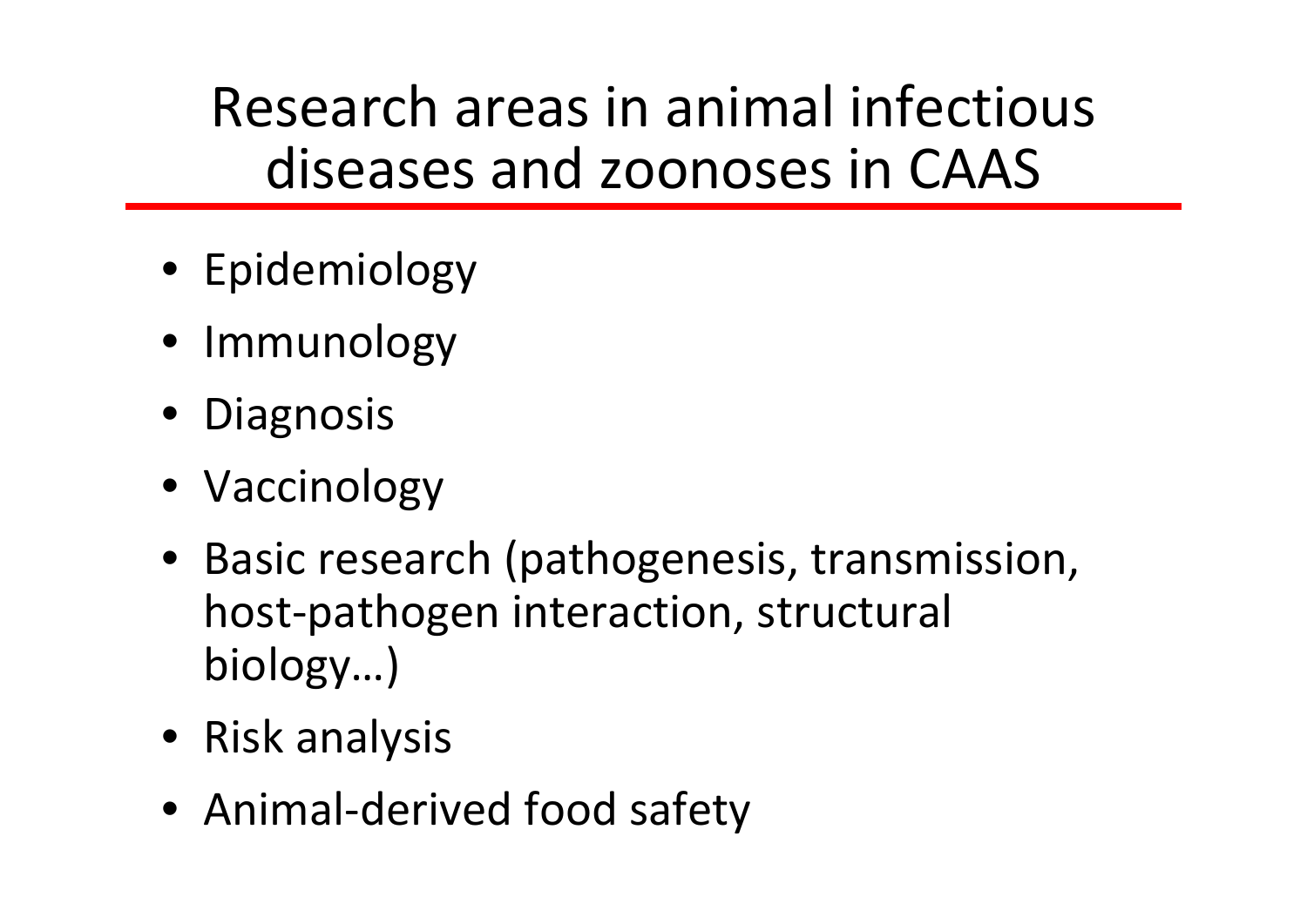**The cooperation between the EU and CAAS** on the control of animal infectious diseases

• Established in 1990s

• Greatly deepened and strengthened in recent years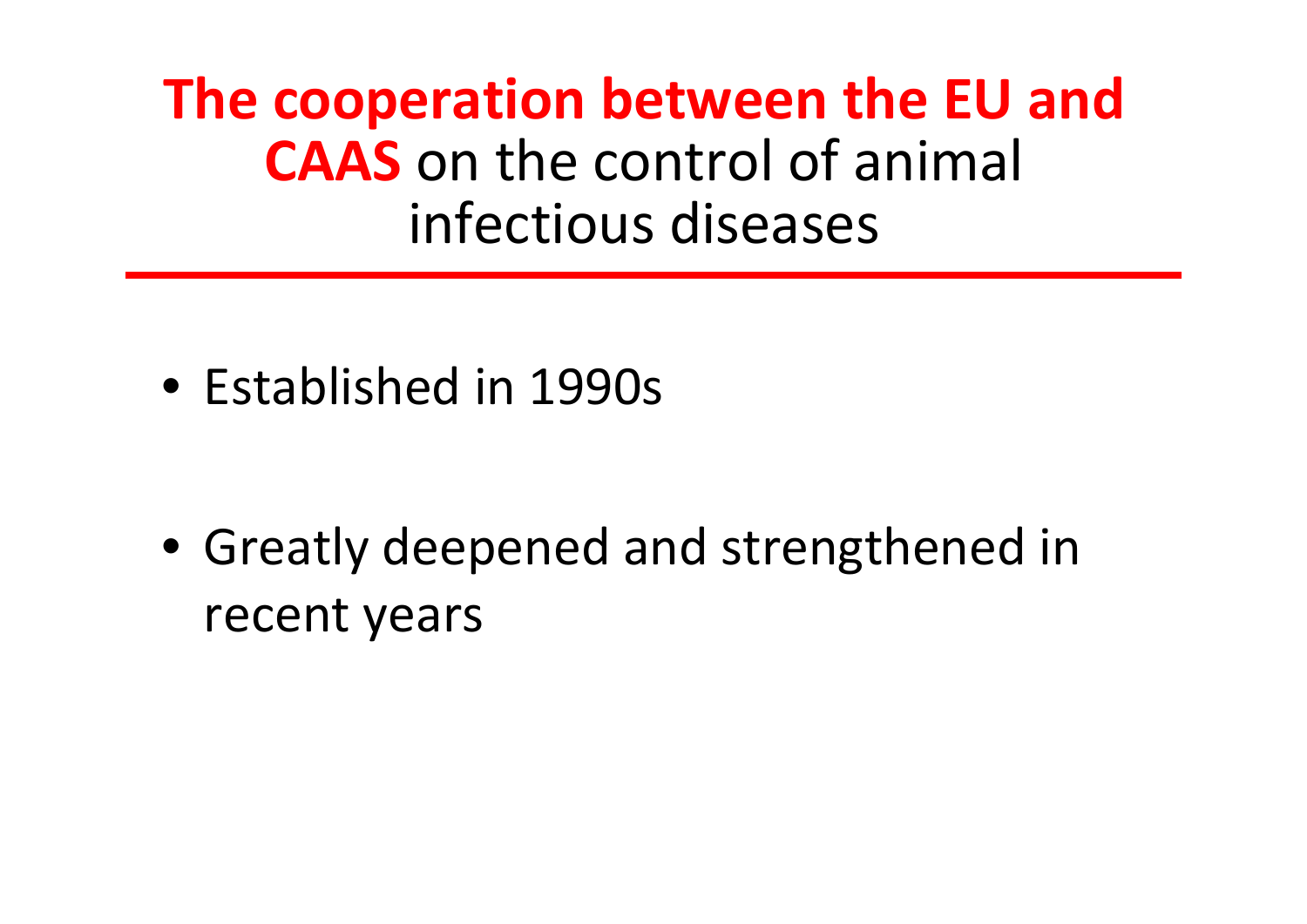#### Completed projects in Framework Programme

| <b>Projects</b>                                                                                                                                                                                                                                   | FP No.          | <b>Period</b>    | <b>CAAS</b><br>partners     |
|---------------------------------------------------------------------------------------------------------------------------------------------------------------------------------------------------------------------------------------------------|-----------------|------------------|-----------------------------|
| Acute infectious bursal disease in poultry:<br>epidemiology of the disease, basis of virulence<br>and improvement of vaccination (INCO)                                                                                                           | FP4             | 1998-<br>2001    | <b>HVRI</b>                 |
| Livestock hypodermosis improvement of the<br>control measures and diagnostic tools (INCO 2)                                                                                                                                                       | FP <sub>5</sub> | 2000-<br>2004    | <b>LVRI</b><br><b>SHVRI</b> |
| Molecular and immunological characterization of<br>merozoite antigens and their encoding genes of<br>a theileria species highly pathogenic for small<br>ruminants in China: application for the<br>development of diagnostics and vaccine (ADDAV) | FP <sub>5</sub> | 2000-<br>2005    | <b>LVRI</b>                 |
| Application for the development of diagnostics<br>and vaccine for small ruminants in China (INCO 2)                                                                                                                                               | FP <sub>5</sub> | $2001 -$<br>2001 | <b>LVRI</b><br><b>SHVRI</b> |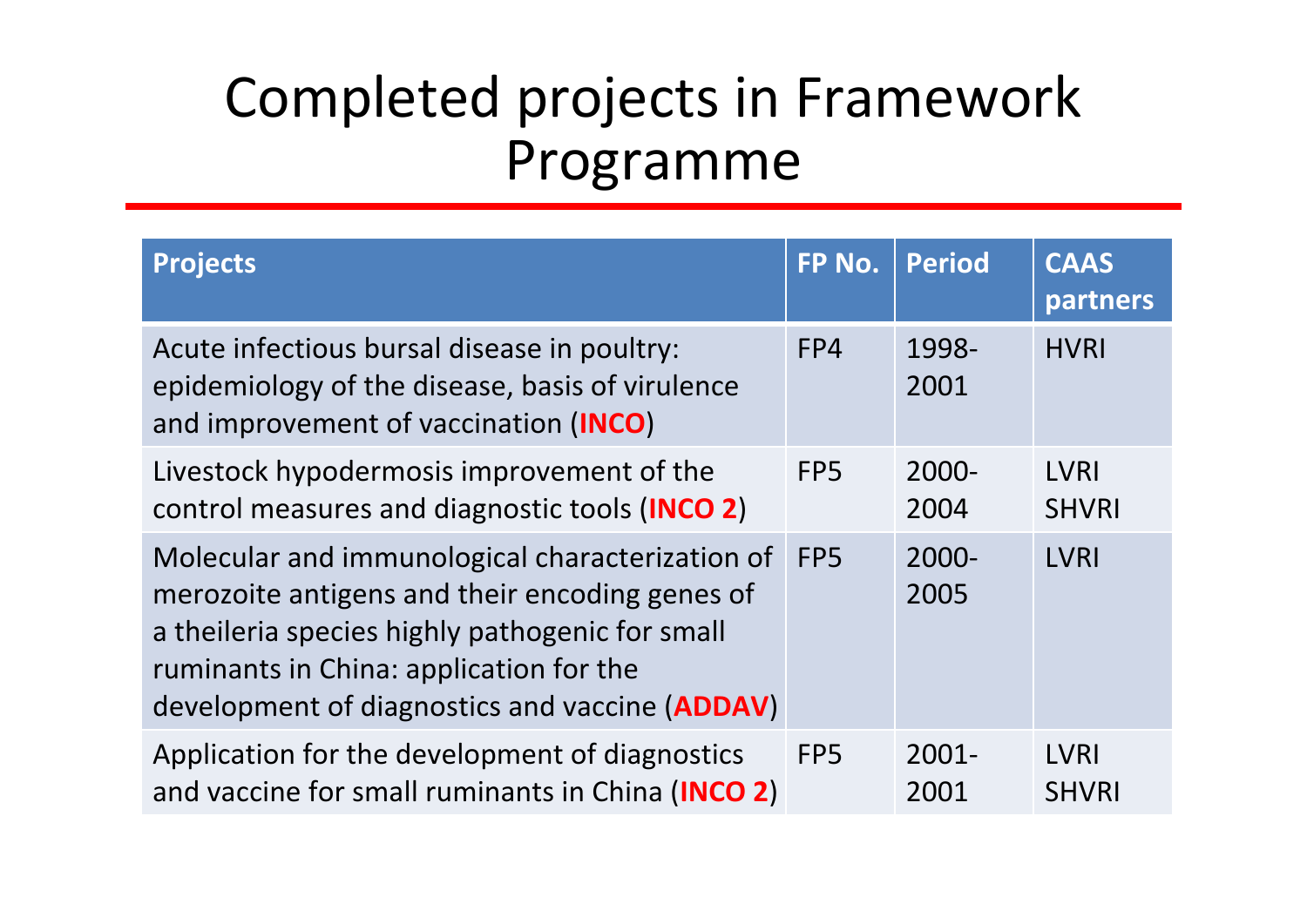### Completed projects in Framework Programme (cont.)

| <b>Projects</b>                                                                                                                                                                                                                       | FP No.          | <b>Period</b>    | <b>CAAS</b><br>partners    |
|---------------------------------------------------------------------------------------------------------------------------------------------------------------------------------------------------------------------------------------|-----------------|------------------|----------------------------|
| Integrated consortium on ticks and tick-borne<br>diseases (ICTTD)                                                                                                                                                                     | FP <sub>6</sub> | $2004 -$<br>2010 | LVRI                       |
| Evaluation and improvement of integrated<br>livestock disease control measures through<br>distribution of molecular diagnostic tools,<br>evaluation of disease situation, training and<br>capacity building in Asia ( <b>INCOME</b> ) | FP <sub>6</sub> | $2005 -$<br>2008 | LVRI                       |
| Network on epizootic disease diagnostics and<br>control (EPIZONE)                                                                                                                                                                     | FP <sub>6</sub> | 2006-<br>2011    | <b>LVRI</b><br><b>HVRI</b> |
| The EU, China and South East Asia Dialog for the<br>development of research areas in animal health<br>of mutual interest (ASEMDIALOG)                                                                                                 | FP <sub>6</sub> | $2007 -$<br>2008 | <b>LVRI</b>                |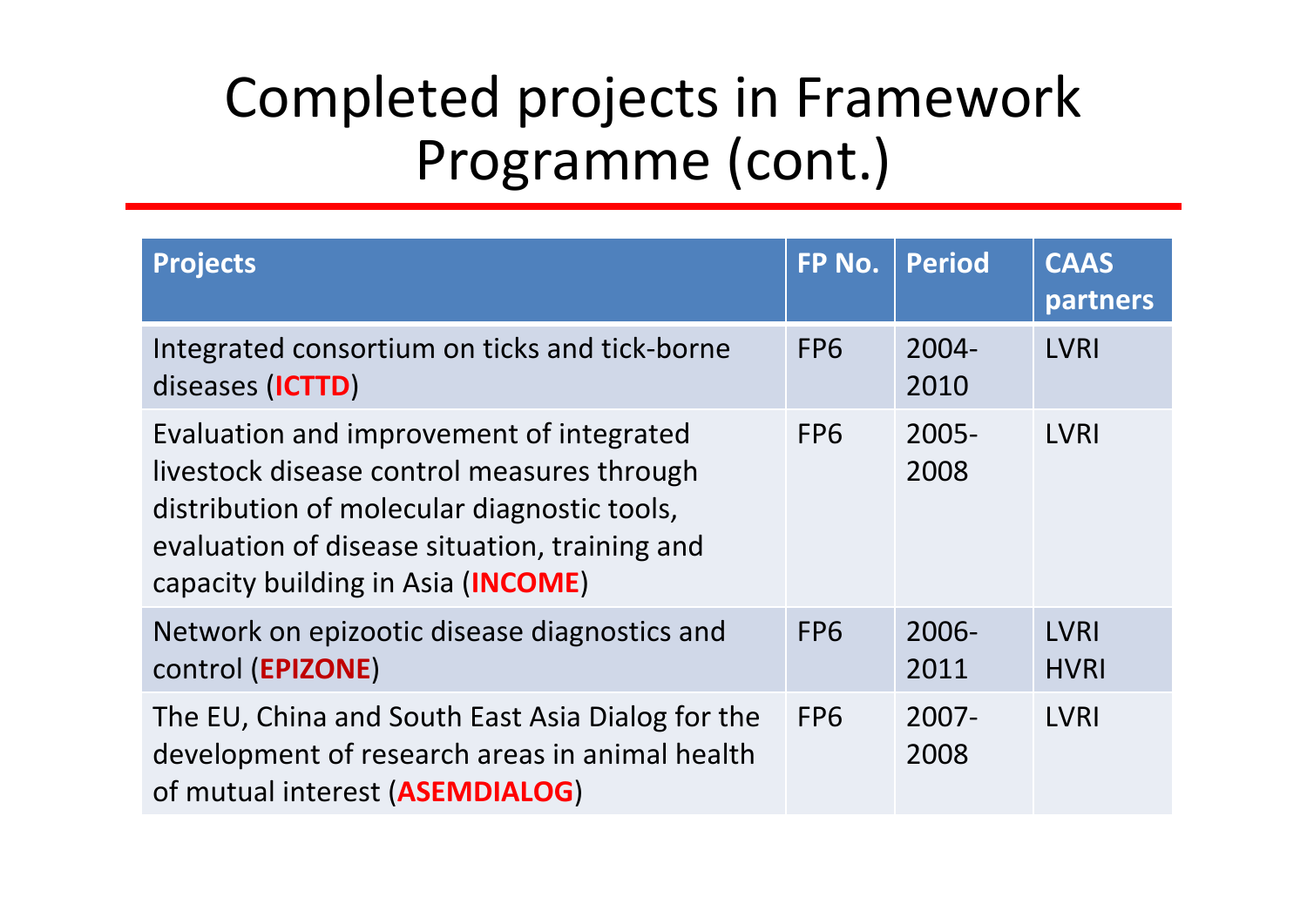### Currently active projects

| <b>Projects</b>                                                                                                                               | FP No. | <b>Period</b>    | <b>CAAS</b><br>partners  |
|-----------------------------------------------------------------------------------------------------------------------------------------------|--------|------------------|--------------------------|
| New tools and approaches to control Porcine<br><b>Reproductive and Respiratory Syndrome (PRRS)</b><br>in the EU and Asia (PoRRSCon)           | FP7    | $2010 -$<br>2014 | <b>SHVRI</b>             |
| Global Strategic Alliances for the Coordination of<br>Research on the Major Infectious Diseases of<br><b>Animals and Zoonoses (STAR-IDAZ)</b> | FP7    | $2011 -$<br>2015 | <b>HVRI</b>              |
| Linking Epidemiology and Laboratory Research<br>on Transboundary Animal Diseases and<br>Zoonoses in China and EU (LinkTADs)                   | FP7    | $2013 -$<br>2018 | HVRI,<br>SHVRI,<br>LZVRI |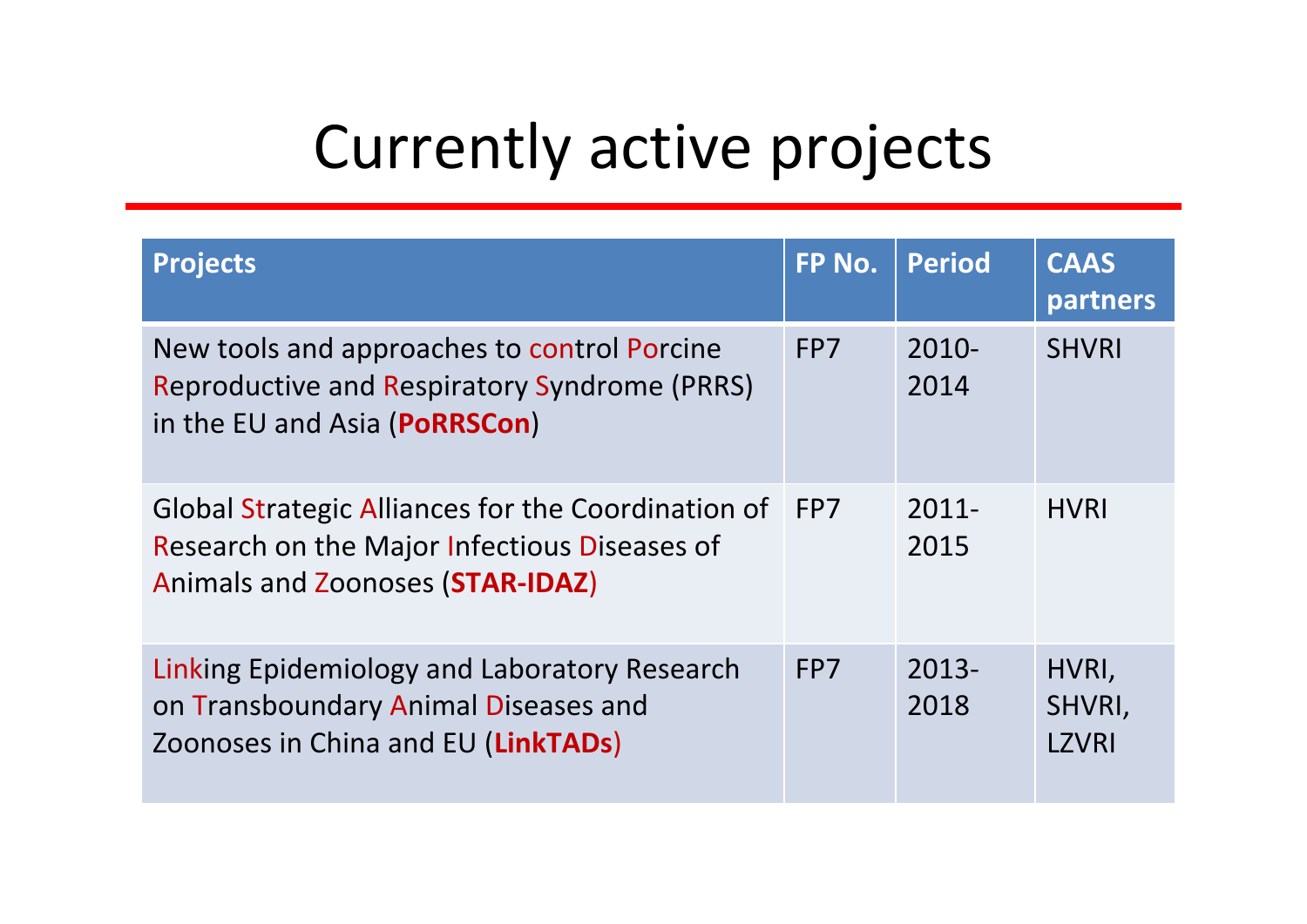# **The future perspective** of the cooperation between the EU and China on animal infectious diseases and zoonoses

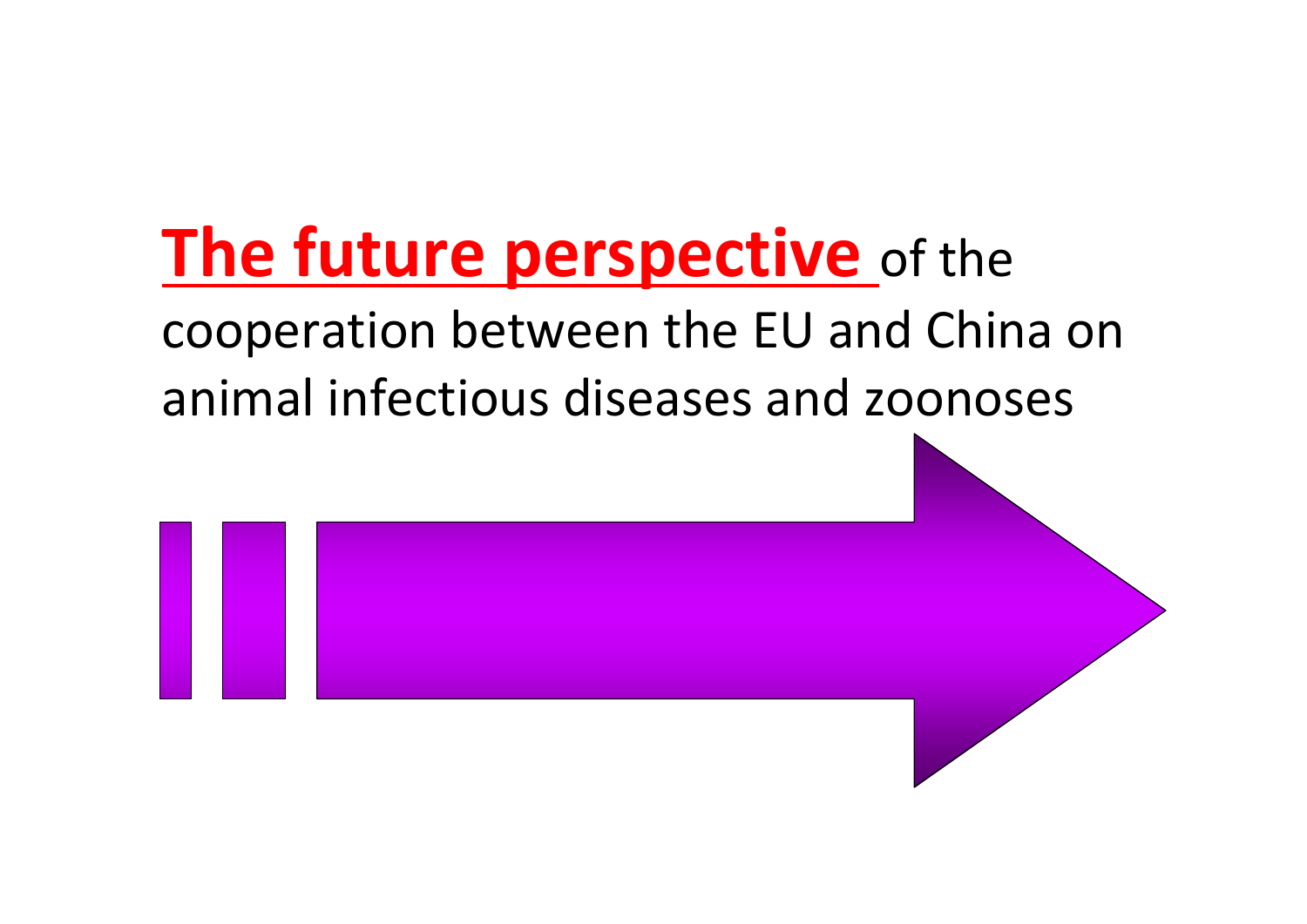# Interests of cooperation

- Applying for joint OIE reference laboratory or OIE twinning programs
- Training of young scientists
- Mutual visiting and exchange of visiting scholars
- Information and technology platform sharing

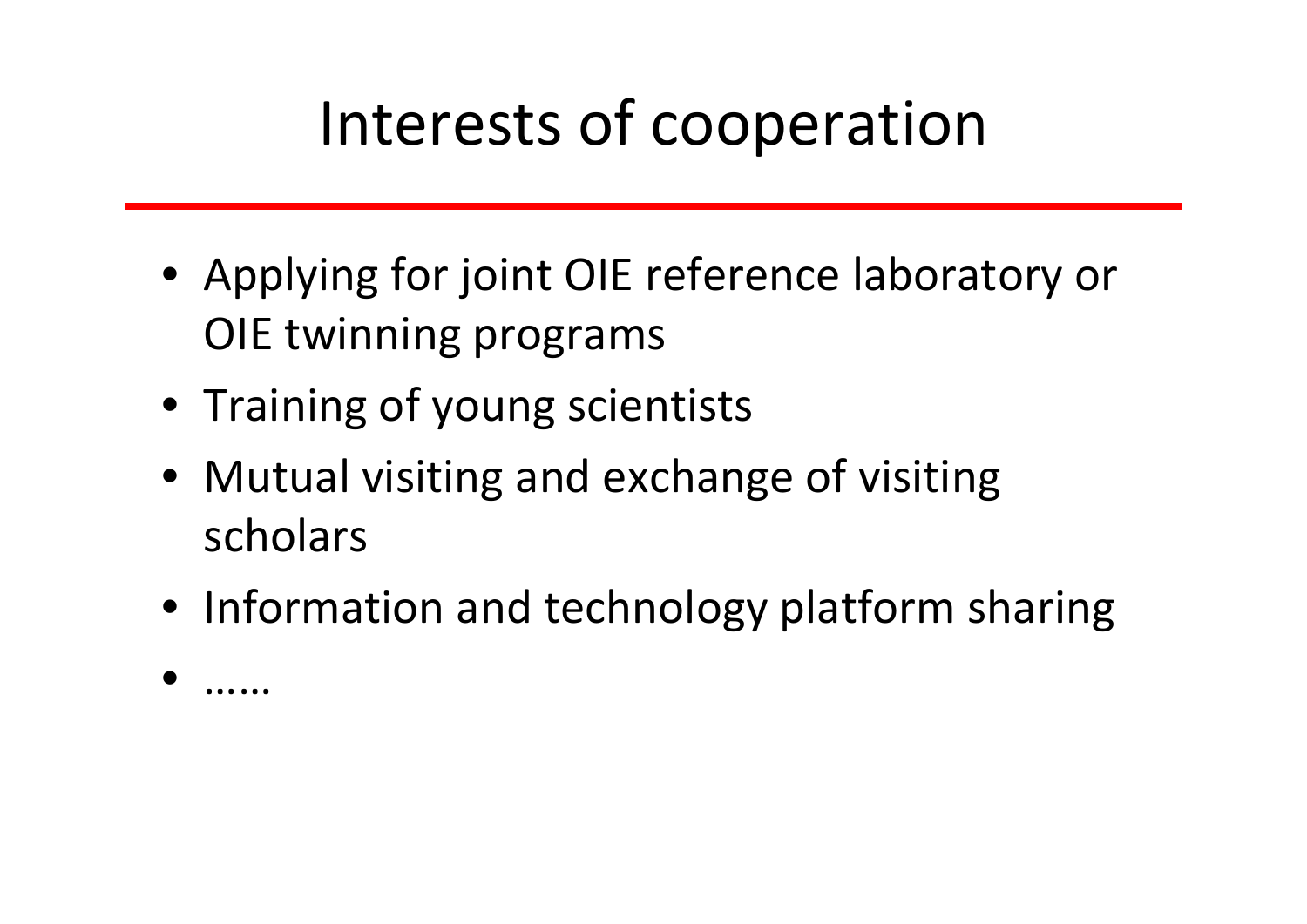# Cooperation priorities between EU and CAAS

- Development of high-throughput diagnosis assays of animal infectious diseases and zoonoses
- Development of novel vector-based vaccines and adjuvants
- Basic research on animal infectious disease and zoonoses (pathogenesis, host-pathogen interaction…)

 $\bullet$ 

……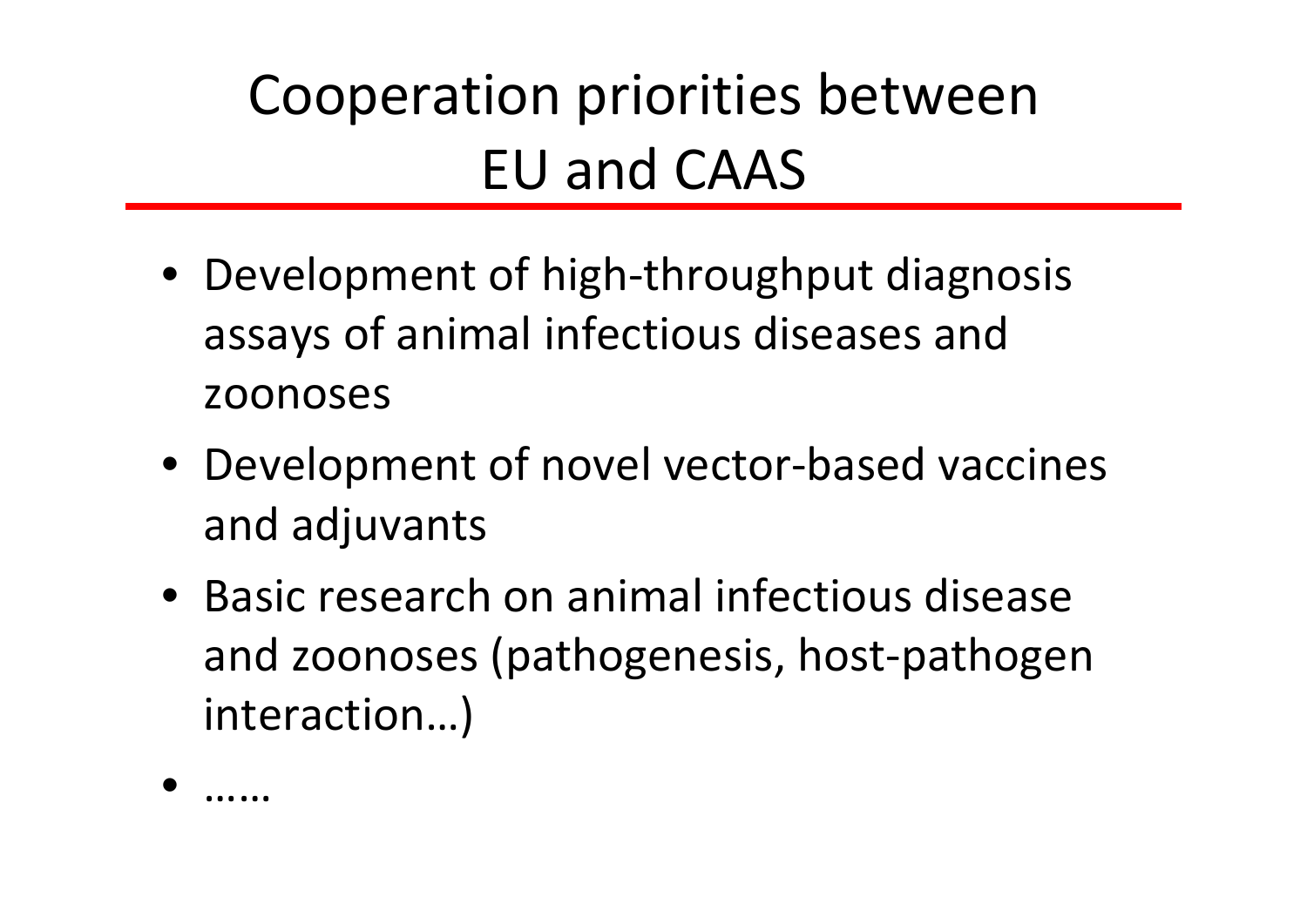# Potential projects

- Epidemiology of major animal infectious diseases and zoonosis (CSF, PRRS, PCV2, TGE, PED, FMD, AIV, IBD, AL, MD, IBV, TB, Brucellosis, Toxoplasma, etc)
- Analysis of innate immunity of major animal viruses (AIV, CSFV, PRRSV, TGEV, PEDV, FMDV, IBDV, MD, AL, IBV, etc)
- Development and evaluation of marker vaccines against animal infectious diseases (Brucellosis, PPR, PCV2, CSF, etc)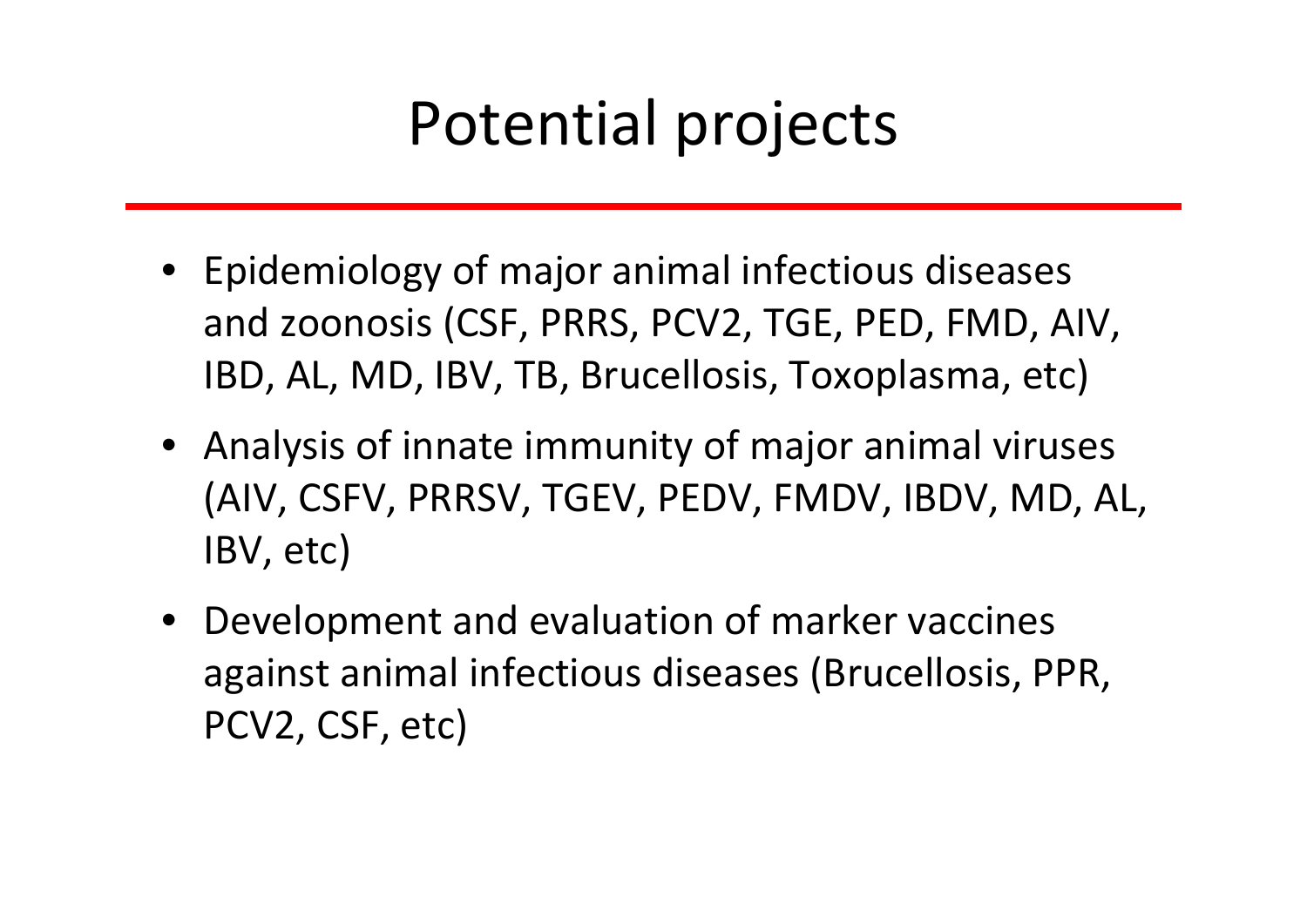# Potential projects

- Development and comparative evaluation of diagnostic assays against animal infectious diseases (PCV2, TGE, PED, etc)
- Understanding the mechanism of the emergence of new animal infectious diseases and zoonoses (e.g. H7N9 AIV)

•……